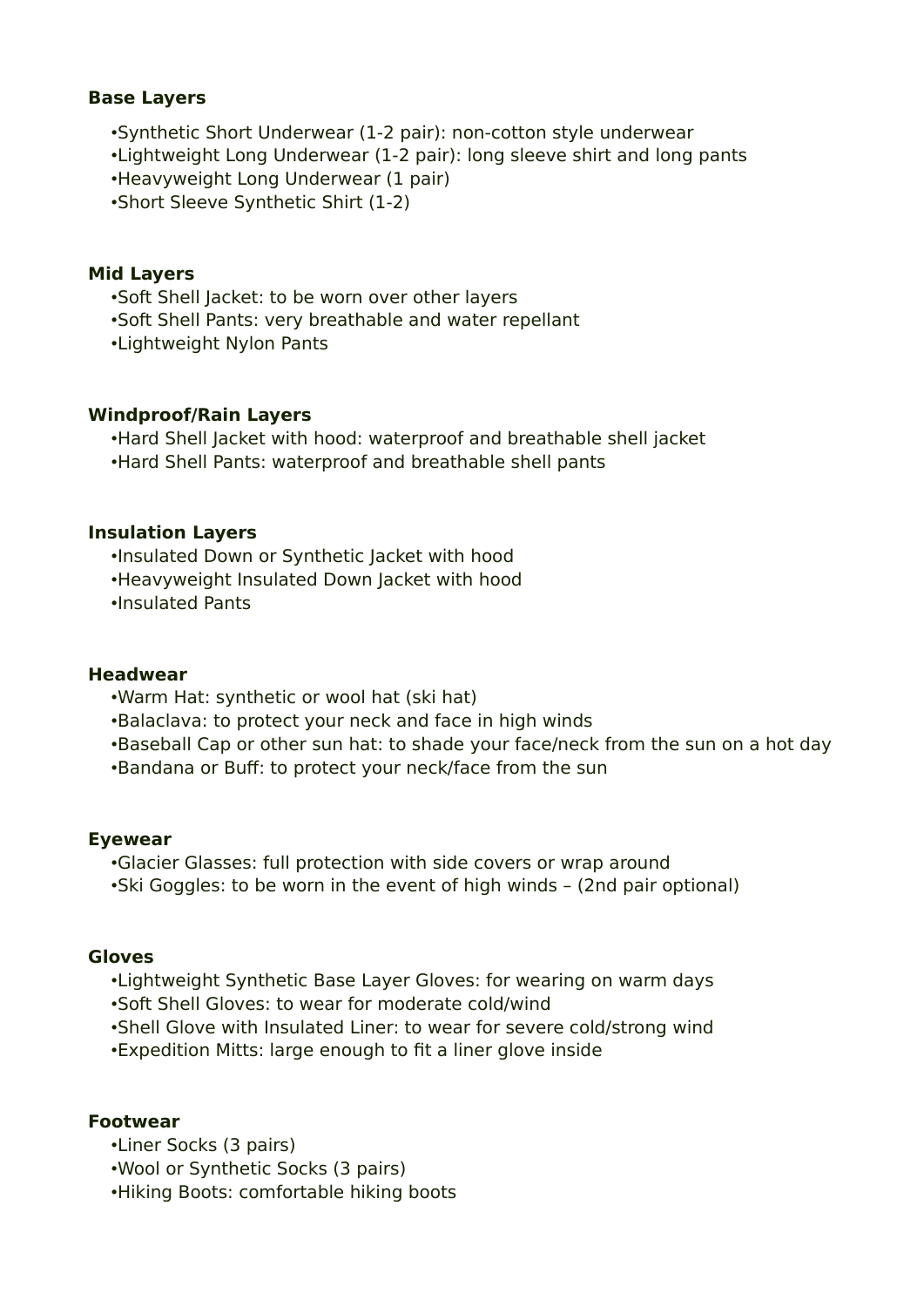•Gaiters

## **Sleeping Equipment**

•Sleeping Bag: rated to at least -20°F

•Self-inflating Sleeping Pad: full length is preferred

•Closed-cell Foam Pad: to be used in conjunction with the inflating pad for warmth and comfort when sleeping

•Earplugs

## **Mountaineering Gear**

•Trekking Backpack: approximately 35L

•Compression Stuff Sacks: for reducing the volume of the sleeping bag, down parka, etc. in your duffle

•Trash Compactor Bags: to line backpack and stuff sacks as well as for separating gear

•Backpack Rain Cover (optional)

•Trekking Poles: adjustable

•Headlamp: with 2 extra sets of new batteries

## **Travel Items**

•Large Duffel Bag with Lock: for transporting gear on the mountain, no hard sides or wheels

•Small Duffel Bag with Lock: to store items in the hotel(s) while on the climb

•Travel Clothes and Shoes: for days in cities and towns

•Lightweight journal, sketchbook, pencils, pen

•U.S. cash: for currency exchange to purchase SIM cards or merchandise in cities and town

## **Additional Food Items**

Snack Food: bring a few days supply of your favorite climbing snack food such as bars, gels, nuts, beef jerky, etc. variety of salty and sweet is good

# **Other Equipment**

•Cup: plastic 16 oz. minimum cup or mug

•Bowl: large plastic bowl for eating dinner or breakfast

•Spoon: plastic spoon (Lexan)

•Water Bottles (2): wide mouth bottles with 1-liter capacity

•Water Bottle Parkas (2): fully insulated with zip opening

•Water Treatment

•Thermos (optional): 1 liter

•Hand and Toe Warmers

•Sunscreen: SPF 50 or better